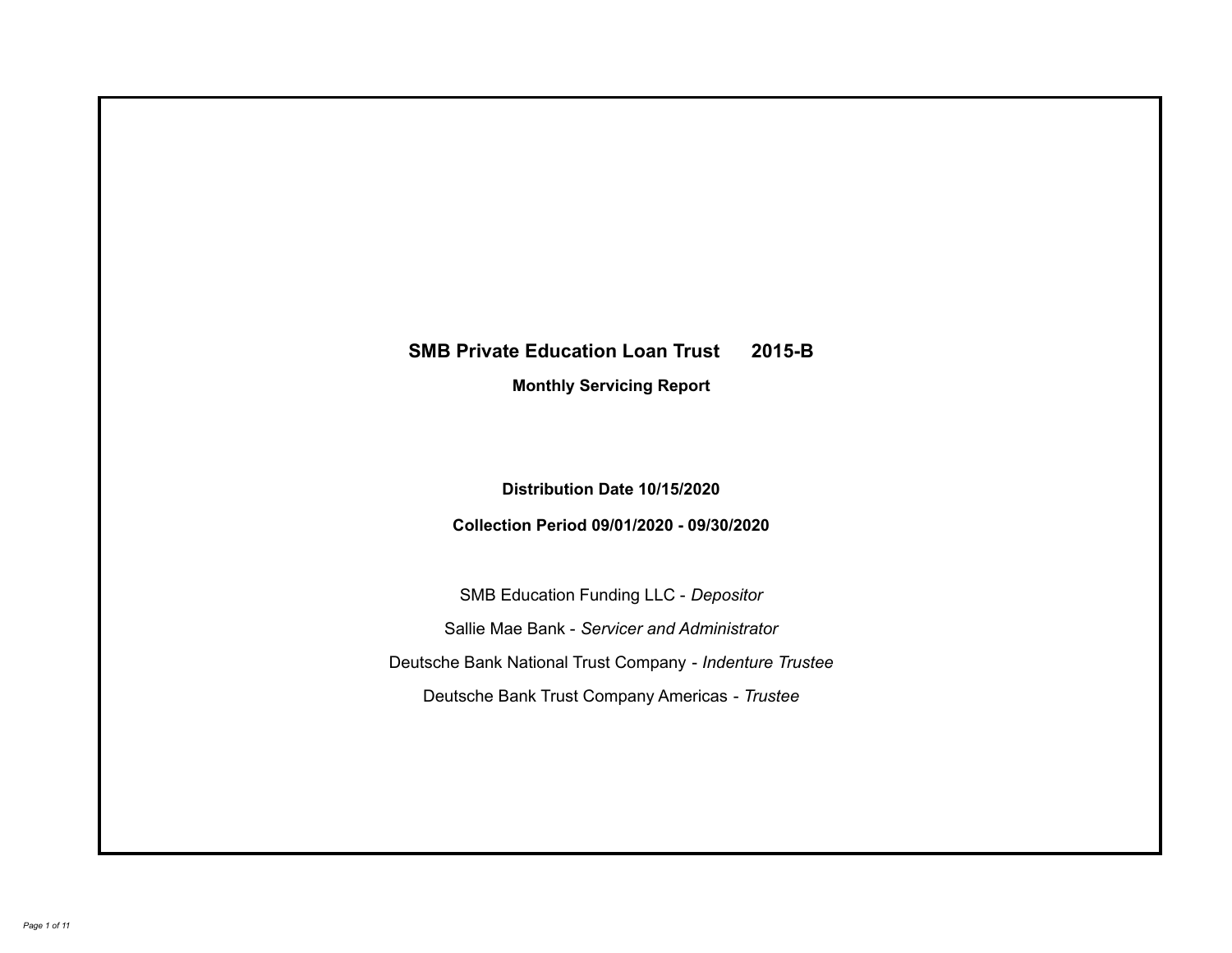A

| Α           | <b>Student Loan Portfolio Characteristics</b> |                                                 | <b>Settlement Date</b><br>07/30/2015 | 08/31/2020            | 09/30/2020            |
|-------------|-----------------------------------------------|-------------------------------------------------|--------------------------------------|-----------------------|-----------------------|
|             | <b>Principal Balance</b>                      |                                                 | \$700,964,388.29                     | \$311,671,612.84      | \$305,782,670.89      |
|             | Interest to be Capitalized Balance            |                                                 | 42,430,107.89                        | 10,637,925.91         | 10,784,061.86         |
|             | Pool Balance                                  |                                                 | \$743,394,496.18                     | \$322,309,538.75      | \$316,566,732.75      |
|             | Weighted Average Coupon (WAC)                 |                                                 |                                      |                       |                       |
|             |                                               | WAC1 (Contractual Interest Rate on the Loan)    | 8.20%                                | 8.51%                 | 8.52%                 |
|             |                                               | WAC2 (Average of Applicable Interest Rate)      | 8.18%                                | 7.81%                 | 7.83%                 |
|             |                                               | WAC3 (Average of Actual Interest Rate)          | 8.13%                                | 7.72%                 | 7.75%                 |
|             | Weighted Average Remaining Term               |                                                 | 128.84                               | 123.26                | 123.66                |
|             | Number of Loans                               |                                                 | 63,899                               | 29,062                | 28,511                |
|             | Number of Borrowers<br>Pool Factor            |                                                 | 43,918                               | 20,210<br>0.433564602 | 19,826<br>0.425839489 |
|             |                                               | Since Issued Total Constant Prepayment Rate (1) |                                      | 8.88%                 | 8.84%                 |
|             |                                               |                                                 |                                      |                       |                       |
| B           | <b>Debt Securities</b>                        | Cusip/Isin                                      | 09/15/2020                           |                       | 10/15/2020            |
|             | A <sub>2</sub> A                              | 78448QAB4                                       | \$54,887,950.39                      |                       | \$52,150,953.49       |
|             | A2B                                           | 78448QAC2                                       | \$25,728,726.73                      |                       | \$24,445,759.43       |
|             | A <sub>3</sub>                                | 78448QAD0                                       | \$75,000,000.00                      |                       | \$75,000,000.00       |
|             | B                                             | 78448QAE8                                       | \$70,000,000.00                      |                       | \$70,000,000.00       |
|             | $\mathsf C$                                   | 78448QAF5                                       | \$50,000,000.00                      |                       | \$50,000,000.00       |
| $\mathsf C$ |                                               |                                                 |                                      |                       |                       |
|             | <b>Certificates</b>                           | <b>Cusip/Isin</b>                               | 09/15/2020                           |                       | 10/15/2020            |
|             | Residual                                      | 78448Q108                                       | \$100,000.00                         |                       | \$100,000.00          |
|             |                                               |                                                 |                                      |                       |                       |
| D           | <b>Account Balances</b>                       |                                                 | 09/15/2020                           |                       | 10/15/2020            |
|             | Reserve Account Balance                       |                                                 | \$1,896,081.00                       |                       | \$1,896,081.00        |
|             |                                               |                                                 |                                      |                       |                       |
| E.          | <b>Asset / Liability</b>                      |                                                 | 09/15/2020                           |                       | 10/15/2020            |
|             | Overcollateralization Percentage              |                                                 | 14.49%                               |                       | 14.21%                |
|             | Specified Overcollateralization Amount        |                                                 | \$96,692,861.63                      |                       | \$94,970,019.83       |
|             | Actual Overcollateralization Amount           |                                                 | \$46,692,861.63                      |                       | \$44,970,019.83       |

(1) Since Issued Total CPR calculations found in monthly servicing reports issued on or prior to September 15, 2015 originally included loans that were removed from the pool by the sponsor because they .<br>became ineligible for the pool between the cut-off date and settlement date. On October 5, 2015, Since Issued Total CPR calculations were revised to exclude these loans and all prior monthly servicing reports were restated. For additional information, see 'Since Issued CPR Methodology' found on page 11 of this report.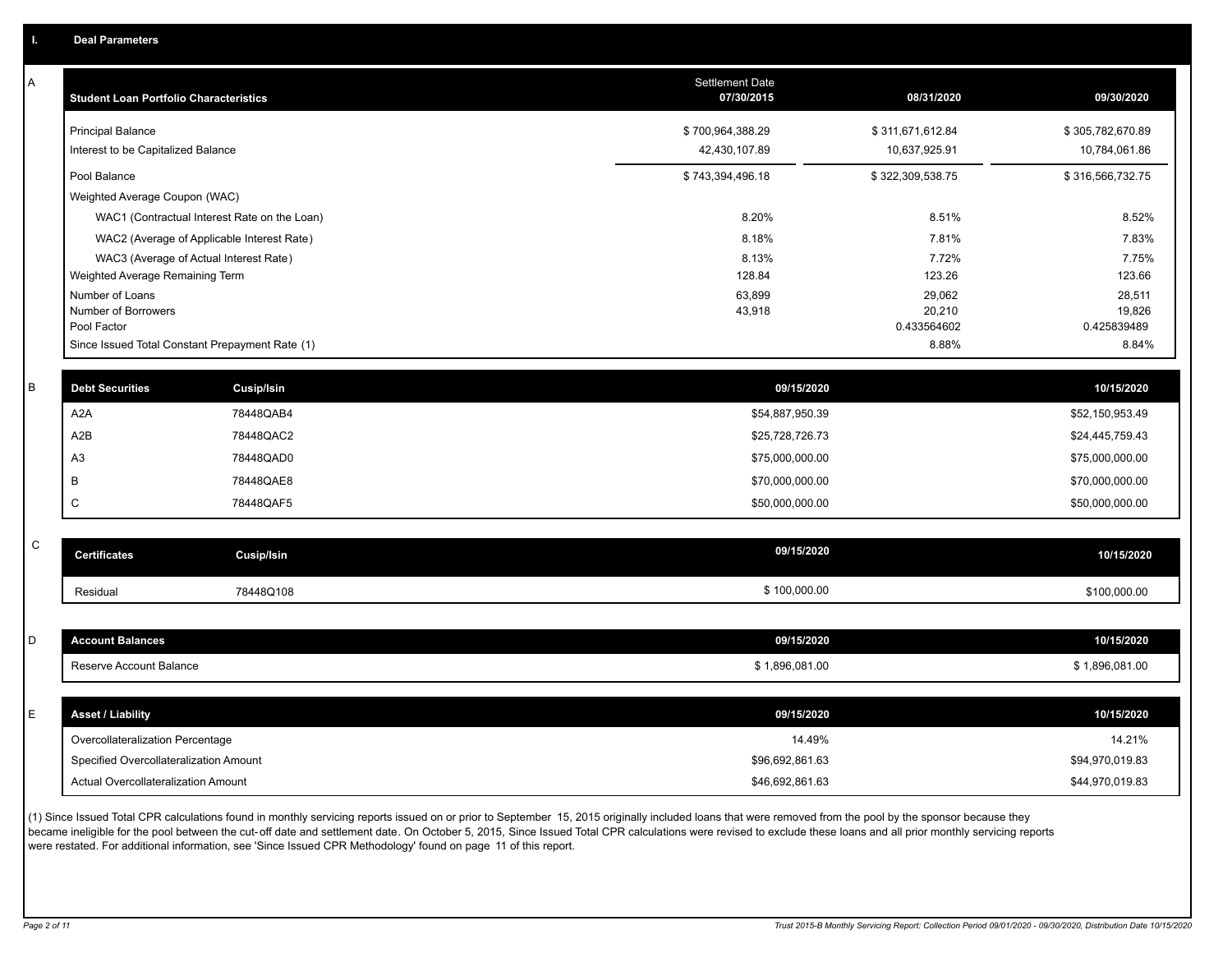### **II. 2015-B Trust Activity 09/01/2020 through 09/30/2020**

| Α | <b>Student Loan Principal Receipts</b>                           |                |  |
|---|------------------------------------------------------------------|----------------|--|
|   | <b>Borrower Principal</b>                                        | 5,858,995.10   |  |
|   | <b>Consolidation Activity Principal</b>                          | 0.00           |  |
|   | Seller Principal Reimbursement                                   | (10, 833.15)   |  |
|   | Servicer Principal Reimbursement                                 | 0.00           |  |
|   | Delinquent Principal Purchases by Servicer                       | 0.00           |  |
|   | <b>Other Principal Deposits</b>                                  | 6,766.88       |  |
|   | <b>Total Principal Receipts</b>                                  | \$5,854,928.83 |  |
| B | <b>Student Loan Interest Receipts</b>                            |                |  |
|   | <b>Borrower Interest</b>                                         | 1,582,514.54   |  |
|   | <b>Consolidation Activity Interest</b>                           | 0.00           |  |
|   | Seller Interest Reimbursement                                    | 851.75         |  |
|   | Servicer Interest Reimbursement                                  | 0.00           |  |
|   | Delinquent Interest Purchases by Servicer                        | 0.00           |  |
|   | Other Interest Deposits                                          | 231.96         |  |
|   | <b>Total Interest Receipts</b>                                   | \$1,583,598.25 |  |
| C | <b>Recoveries on Realized Losses</b>                             | \$52,621.73    |  |
| D | <b>Investment Income</b>                                         | \$138.35       |  |
| Е | <b>Funds Borrowed from Next Collection Period</b>                | \$0.00         |  |
| F | <b>Funds Repaid from Prior Collection Period</b>                 | \$0.00         |  |
| G | Loan Sale or Purchase Proceeds                                   | \$0.00         |  |
| H | Initial Deposits to Distribution Account                         | \$0.00         |  |
|   | <b>Excess Transferred from Other Accounts</b>                    | \$0.00         |  |
| J | <b>Borrower Benefit Reimbursements</b>                           | \$0.00         |  |
| Κ | <b>Other Deposits</b>                                            | \$0.00         |  |
| Г | <b>Other Fees Collected</b>                                      | \$0.00         |  |
| М | <b>AVAILABLE FUNDS</b>                                           | \$7,491,287.16 |  |
| N | Non-Cash Principal Activity During Collection Period             | \$(34,013.12)  |  |
| O | Aggregate Purchased Amounts by the Depositor, Servicer or Seller | \$6,998.84     |  |
| P | Aggregate Loan Substitutions                                     | \$0.00         |  |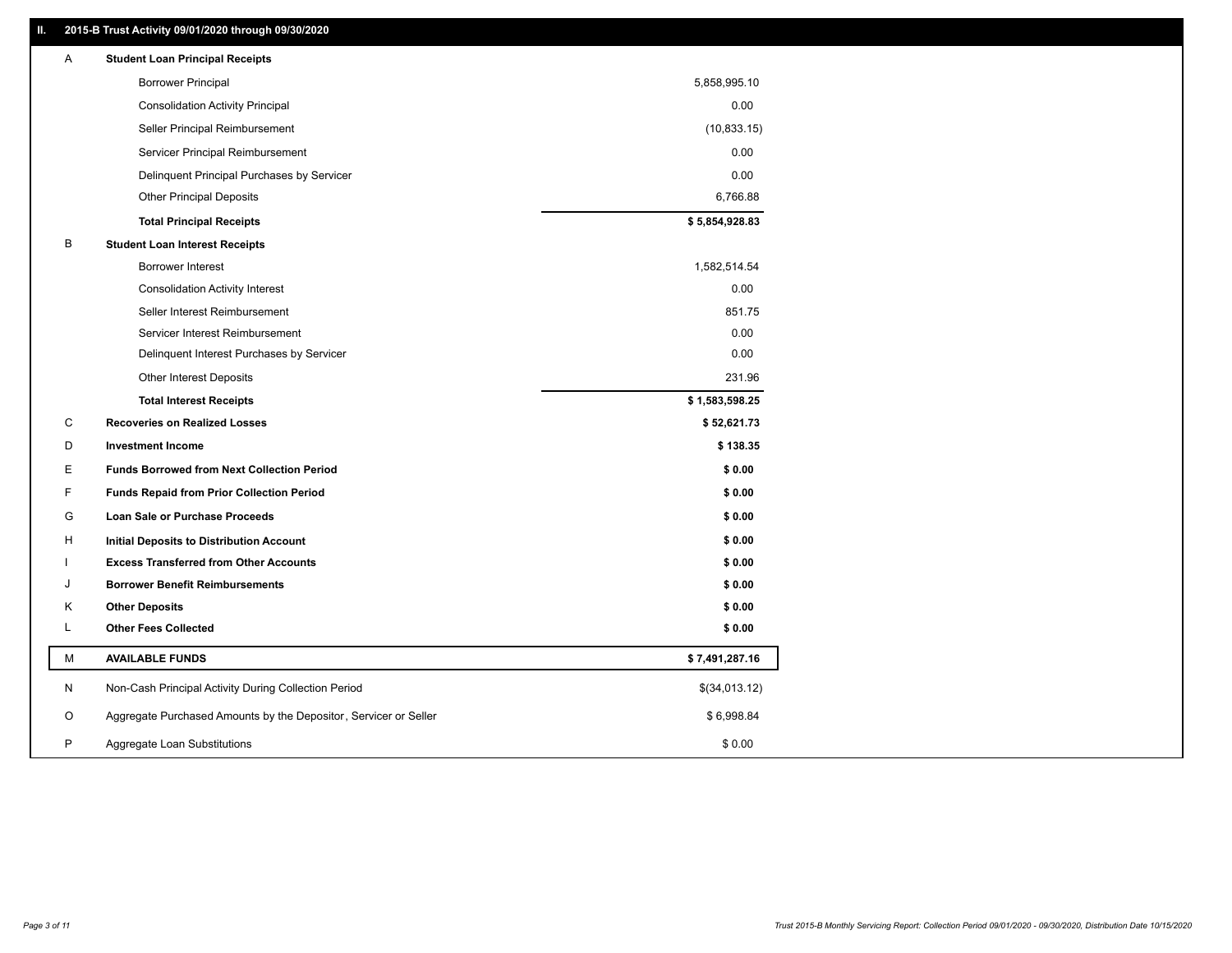|                   |                       |                          |         |                                                           | <b>Loans by Repayment Status</b> |                            |                          |         |                                                                  |                |                            |
|-------------------|-----------------------|--------------------------|---------|-----------------------------------------------------------|----------------------------------|----------------------------|--------------------------|---------|------------------------------------------------------------------|----------------|----------------------------|
|                   |                       |                          |         | 09/30/2020                                                |                                  |                            |                          |         | 08/31/2020                                                       |                |                            |
|                   |                       | <b>Wtd Avg</b><br>Coupon | # Loans | Principal and<br><b>Interest Accrued</b><br>to Capitalize | % of Principal                   | % of Loans in<br>Repay (1) | <b>Wtd Avg</b><br>Coupon | # Loans | <b>Principal and</b><br><b>Interest Accrued</b><br>to Capitalize | % of Principal | % of Loans in<br>Repay (1) |
| INTERIM:          | IN SCHOOL             | 9.08%                    | 492     | \$8,161,211.19                                            | 2.578%                           | $-$ %                      | 9.08%                    | 453     | \$7,429,392.30                                                   | 2.305%         | $-$ %                      |
|                   | GRACE                 | 8.97%                    | 236     | \$4,554,131.79                                            | 1.439%                           | $-$ %                      | 9.00%                    | 293     | \$5,376,237.05                                                   | 1.668%         | $-$ %                      |
|                   | <b>DEFERMENT</b>      | 8.72%                    | 1,912   | \$27,457,066.05                                           | 8.673%                           | $-$ %                      | 8.76%                    | 1,767   | \$25,067,116.63                                                  | 7.777%         | $-$ %                      |
| <b>REPAYMENT:</b> | <b>CURRENT</b>        | 7.54%                    | 23,937  | \$248,608,990.37                                          | 78.533%                          | 89.947%                    | 7.51%                    | 24,188  | \$250,484,855.84                                                 | 77.716%        | 88.063%                    |
|                   | 31-60 DAYS DELINQUENT | 8.07%                    | 478     | \$6,544,664.67                                            | 2.067%                           | 2.368%                     | 8.24%                    | 523     | \$7,266,687.23                                                   | 2.255%         | 2.555%                     |
|                   | 61-90 DAYS DELINQUENT | 7.70%                    | 285     | \$4,186,505.31                                            | 1.322%                           | 1.515%                     | 7.84%                    | 250     | \$3,735,121.34                                                   | 1.159%         | 1.313%                     |
|                   | > 90 DAYS DELINQUENT  | 8.91%                    | 143     | \$2,240,388.03                                            | 0.708%                           | 0.811%                     | 8.86%                    | 142     | \$2,229,716.89                                                   | 0.692%         | 0.784%                     |
|                   | <b>FORBEARANCE</b>    | 8.04%                    | 1,028   | \$14,813,775.34                                           | 4.680%                           | 5.360%                     | 7.88%                    | 1,446   | \$20,720,411.47                                                  | 6.429%         | 7.285%                     |
| <b>TOTAL</b>      |                       |                          | 28,511  | \$316,566,732.75                                          | 100.00%                          | 100.00%                    |                          | 29,062  | \$322,309,538.75                                                 | 100.00%        | 100.00%                    |

Percentages may not total 100% due to rounding  $\star$ 

1 Loans classified in "Repayment" include any loan for which interim interest only, \$25 fixed payments or full principal and interest payments are due.

|                         |                                                                                                                                                                                |                          |         |                                                                  | <b>Loans by Borrower Status</b> |                                |                          |         |                                                                  |                |                                |
|-------------------------|--------------------------------------------------------------------------------------------------------------------------------------------------------------------------------|--------------------------|---------|------------------------------------------------------------------|---------------------------------|--------------------------------|--------------------------|---------|------------------------------------------------------------------|----------------|--------------------------------|
|                         |                                                                                                                                                                                |                          |         | 09/30/2020                                                       |                                 |                                |                          |         | 08/31/2020                                                       |                |                                |
|                         |                                                                                                                                                                                | <b>Wtd Avg</b><br>Coupon | # Loans | <b>Principal and</b><br><b>Interest Accrued</b><br>to Capitalize | % of Principal                  | % of Loans in<br>P&I Repay (2) | <b>Wtd Avg</b><br>Coupon | # Loans | <b>Principal and</b><br><b>Interest Accrued</b><br>to Capitalize | % of Principal | % of Loans in<br>P&I Repay (2) |
| INTERIM:                | IN SCHOOL                                                                                                                                                                      | 8.79%                    | 888     | \$14,157,517.27                                                  | 4.472%                          | $-$ %                          | 8.82%                    | 822     | \$13,223,095.09                                                  | 4.103%         | $-$ %                          |
|                         | GRACE                                                                                                                                                                          | 8.82%                    | 434     | \$7,835,792.15                                                   | 2.475%                          | $-$ %                          | 8.78%                    | 527     | \$8,951,422.15                                                   | 2.777%         | $-$ %                          |
|                         | <b>DEFERMENT</b>                                                                                                                                                               | 8.39%                    | 3,352   | \$45,335,158.72                                                  | 14.321%                         | $-$ %                          | 8.40%                    | 3,100   | \$41,746,048.96                                                  | 12.952%        | $-$ %                          |
| P&I REPAYMENT:          | <b>CURRENT</b>                                                                                                                                                                 | 7.47%                    | 21,924  | \$221,746,965.45                                                 | 70.047%                         | 88.970%                        | 7.45%                    | 22,266  | \$224,618,800.17                                                 | 69.690%        | 86.930%                        |
|                         | 31-60 DAYS DELINQUENT                                                                                                                                                          | 8.06%                    | 461     | \$6,303,213.61                                                   | 1.991%                          | 2.529%                         | 8.24%                    | 513     | \$7,177,409.55                                                   | 2.227%         | 2.778%                         |
|                         | 61-90 DAYS DELINQUENT                                                                                                                                                          | 7.71%                    | 283     | \$4,177,880.57                                                   | 1.320%                          | 1.676%                         | 7.81%                    | 247     | \$3,668,561.74                                                   | 1.138%         | 1.420%                         |
|                         | > 90 DAYS DELINQUENT                                                                                                                                                           | 8.90%                    | 141     | \$2,196,429.64                                                   | 0.694%                          | 0.881%                         | 8.86%                    | 141     | \$2,203,789.62                                                   | 0.684%         | 0.853%                         |
|                         | FORBEARANCE                                                                                                                                                                    | 8.04%                    | 1,028   | \$14,813,775.34                                                  | 4.680%                          | 5.944%                         | 7.88%                    | 1,446   | \$20,720,411.47                                                  | 6.429%         | 8.019%                         |
| <b>TOTAL</b><br>$\star$ | Percentages may not total 100% due to rounding<br>2 Loans classified in "P&I Repayment" includes only those loans for which scheduled principal and interest payments are due. |                          | 28,511  | \$316,566,732.75                                                 | 100.00%                         | 100.00%                        |                          | 29,062  | \$322,309,538.75                                                 | 100.00%        | 100.00%                        |

WAC reflects WAC3 To conform with company standard reporting these sections now include Princial and Interest Accrued to Capitalize .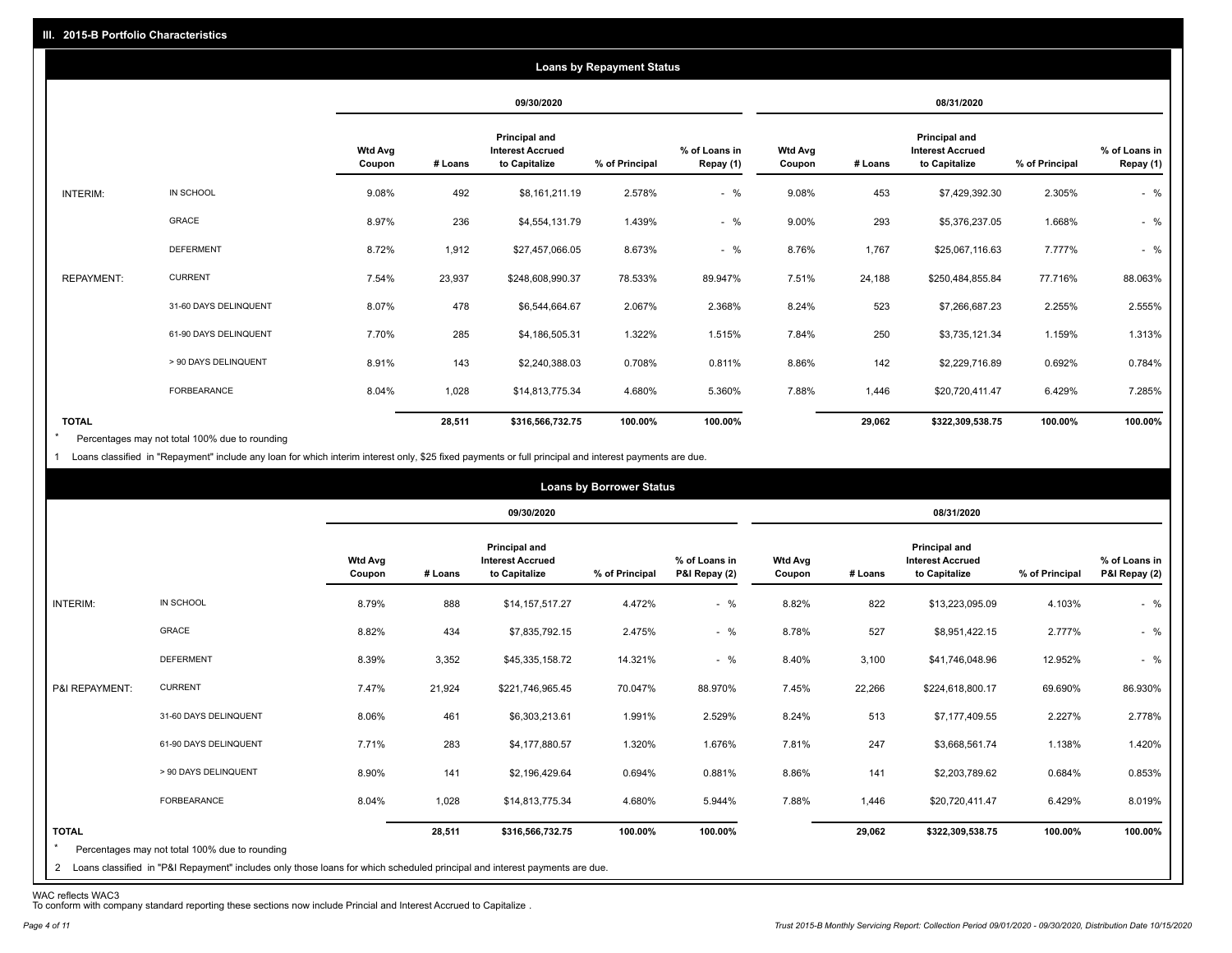|                                                                                                  | 9/30/2020        | 8/31/2020        |
|--------------------------------------------------------------------------------------------------|------------------|------------------|
| Pool Balance                                                                                     | \$316,566,732.75 | \$322,309,538.75 |
| Total # Loans                                                                                    | 28,511           | 29,062           |
| Total # Borrowers                                                                                | 19,826           | 20,210           |
| Weighted Average Coupon                                                                          | 7.83%            | 7.81%            |
| Weighted Average Remaining Term                                                                  | 123.66           | 123.26           |
| Percent of Pool - Cosigned                                                                       | 93.2%            | 93.2%            |
| Percent of Pool - Non Cosigned                                                                   | 6.8%             | 6.8%             |
| Borrower Interest Accrued for Period                                                             | \$1,948,054.75   | \$2,046,629.65   |
| <b>Outstanding Borrower Interest Accrued</b>                                                     | \$13,953,774.89  | \$14,087,763.65  |
| Gross Principal Realized Loss - Periodic *                                                       | \$464,503.56     | \$513,538.74     |
| Gross Principal Realized Loss - Cumulative *                                                     | \$34,867,248.31  | \$34,402,744.75  |
| Recoveries on Realized Losses - Periodic                                                         | \$52,621.73      | \$36,709.86      |
| Recoveries on Realized Losses - Cumulative                                                       | \$5,362,123.24   | \$5,309,501.51   |
| Net Losses - Periodic                                                                            | \$411,881.83     | \$476,828.88     |
| Net Losses - Cumulative                                                                          | \$29,505,125.07  | \$29,093,243.24  |
| Non-Cash Principal Activity - Capitalized Interest                                               | \$432,598.59     | \$522,650.60     |
| Since Issued Total Constant Prepayment Rate (CPR) (1)                                            | 8.84%            | 8.88%            |
| Loan Substitutions                                                                               | \$0.00           | \$0.00           |
| <b>Cumulative Loan Substitutions</b>                                                             | \$0.00           | \$0.00           |
| <b>Unpaid Servicing Fees</b>                                                                     | \$0.00           | \$0.00           |
| <b>Unpaid Administration Fees</b>                                                                | \$0.00           | \$0.00           |
| <b>Unpaid Carryover Servicing Fees</b>                                                           | \$0.00           | \$0.00           |
| Note Interest Shortfall                                                                          | \$0.00           | \$0.00           |
| Loans in Modification                                                                            | \$35,522,859.66  | \$36,516,728.70  |
| % of Loans in Modification as a % of Loans in Repayment (P&I)                                    | 15.15%           | 15.36%           |
|                                                                                                  |                  |                  |
|                                                                                                  |                  |                  |
| % Annualized Gross Principal Realized Loss - Periodic as a %<br>of Loans in Repayment (P&I) * 12 | 2.38%            | 2.59%            |
| % Gross Principal Realized Loss - Cumulative as a % of                                           |                  |                  |
| Original Pool Balance                                                                            | 4.69%            | 4.63%            |
|                                                                                                  |                  |                  |

\* In accordance with the Servicer's current policies and procedures, after September 1, 2017 loans subject to bankruptcy claims generally will not be reported as a charged- off unless and until they are delinquent for 120

(1) Since Issued Total CPR calculations found in monthly servicing reports issued on or prior to September 15, 2015 originally included loans that were removed from the pool by the sponsor because they became ineligible fo between the cut-off date and settlement date. On October 5, 2015, Since Issued Total CPR calculations were revised to exclude these loans and all prior monthly servicing reports were restated. For additional information, s Issued CPR Methodology' found on page 11 of this report.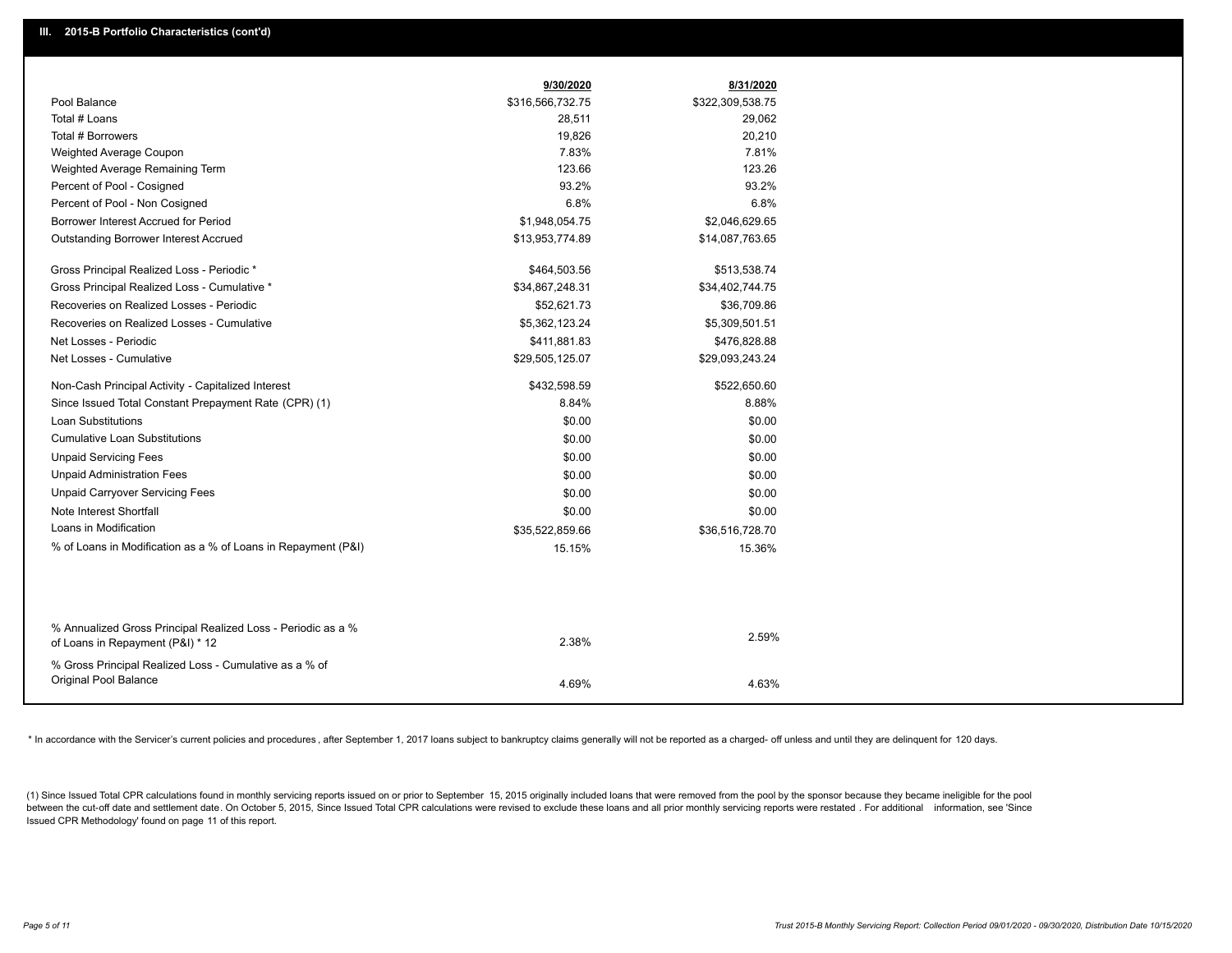#### **Loan Program**  A

|                                    | Weighted<br><b>Average Coupon</b> | # LOANS | <b>S AMOUNT</b>  | $%$ *    |
|------------------------------------|-----------------------------------|---------|------------------|----------|
| - Smart Option Interest-Only Loans | 6.71%                             | 5,363   | \$39,857,770.68  | 12.591%  |
| - Smart Option Fixed Pay Loans     | 7.63%                             | 7.643   | \$98,929,511.50  | 31.251%  |
| - Smart Option Deferred Loans      | 8.04%                             | 15,505  | \$177,779,450.57 | 56.159%  |
| - Other Loan Programs              | $0.00\%$                          | 0       | \$0.00           | 0.000%   |
| <b>Total</b>                       | 7.75%                             | 28,511  | \$316,566,732.75 | 100.000% |

\* Percentages may not total 100% due to rounding

B

C

**Index Type**

|                       | Weighted<br><b>Average Coupon</b> | # LOANS | <b>S AMOUNT</b>  | $%$ *     |
|-----------------------|-----------------------------------|---------|------------------|-----------|
| - Fixed Rate Loans    | 7.43%                             | 6,474   | \$89,790,443.20  | 28.364%   |
| - LIBOR Indexed Loans | 7.87%                             | 22,037  | \$226,776,289.55 | 71.636%   |
| - Other Index Rates   | $0.00\%$                          | 0       | \$0.00           | $0.000\%$ |
| <b>Total</b>          | 7.75%                             | 28,511  | \$316,566,732.75 | 100.000%  |

\* Percentages may not total 100% due to rounding

### **Weighted Average Recent FICO**

| 2,330       | \$28,059,594.14  | 8.864%    |
|-------------|------------------|-----------|
| 1,980       | \$22,507,211.39  | 7.110%    |
| 3,053       | \$35,267,523.41  | 11.141%   |
| 5.710       | \$66,244,288.41  | 20.926%   |
| 15,438      | \$164,488,115.40 | 51.960%   |
| $\mathbf 0$ | \$0.00           | $0.000\%$ |
| 28,511      | \$316,566,732.75 | 100.000%  |
|             |                  |           |
|             |                  |           |

WAC reflects WAC3 To conform with company standard reporting these sections now include Princial and Interest Accrued to Capitalize .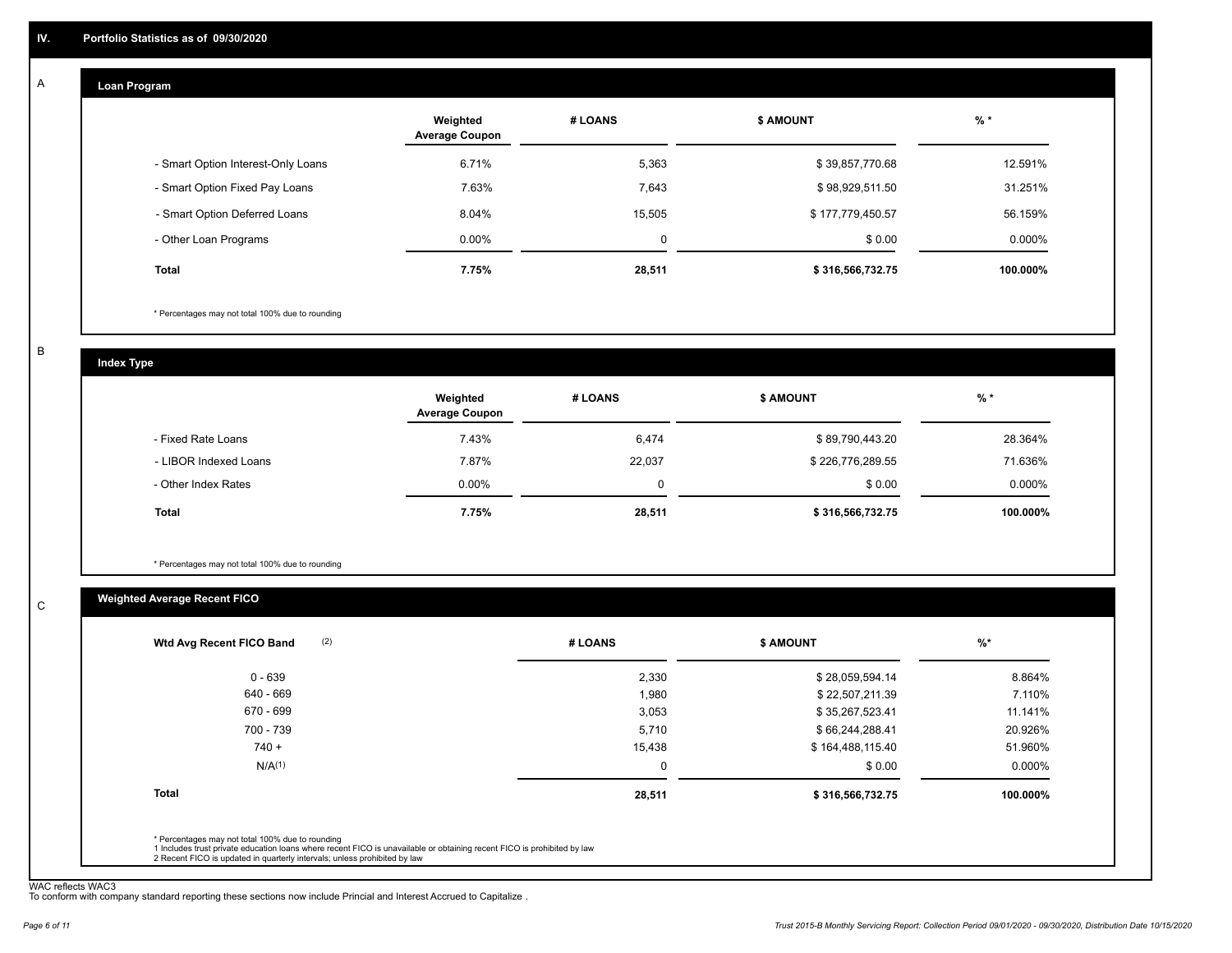| V. |     | 2015-B Reserve Account and Principal Distribution Calculations                             |                  |  |
|----|-----|--------------------------------------------------------------------------------------------|------------------|--|
| А. |     | <b>Reserve Account</b>                                                                     |                  |  |
|    |     | Specified Reserve Account Balance                                                          | \$1,896,081.00   |  |
|    |     | Actual Reserve Account Balance                                                             | \$1,896,081.00   |  |
| В. |     | <b>Principal Distribution Amount</b>                                                       |                  |  |
|    | j.  | Class A Notes Outstanding                                                                  | \$155,616,677.12 |  |
|    | ii. | Pool Balance                                                                               | \$316,566,732.75 |  |
|    |     | First Priority Principal Distribution Amount (i - ii)<br>iii.                              | \$0.00           |  |
|    |     |                                                                                            |                  |  |
|    | iv. | Class A and B Notes Outstanding                                                            | \$225,616,677.12 |  |
|    | v.  | First Priority Principal Distribution Amount                                               | \$0.00           |  |
|    | vi. | Pool Balance                                                                               | \$316,566,732.75 |  |
|    |     | Specified Overcollateralization Amount<br>vii.                                             | \$94,970,019.83  |  |
|    |     | Available Funds (after payment of waterfall items A through H)<br>viii.                    | \$6,580,168.35   |  |
|    | ix. | <b>Class C Notes Outstanding</b>                                                           | \$50,000,000.00  |  |
|    | х.  | Regular Principal Distribution Amount (if (iv > 0, (iv - v) - (vi - vii), min(viii, ix))   | \$4,019,964.20   |  |
|    | xi. | Pool Balance                                                                               | \$316,566,732.75 |  |
|    |     | 10% of Initial Pool Balance<br>xii.                                                        | \$74,339,449.62  |  |
|    |     | First Priority Principal Distribution Amount<br>xiii.                                      | \$0.00           |  |
|    |     | Regular Principal Distribution Amount<br>XIV.                                              | \$4,019,964.20   |  |
|    |     | Available Funds (after payment of waterfall items A through J)<br>XV.                      | \$2,560,204.15   |  |
|    |     | xvi. Additional Principal Distribution Amount (if(ix $\lt$ = x, min(xv, xi - xiii - xiv))) | \$0.00           |  |
|    |     |                                                                                            |                  |  |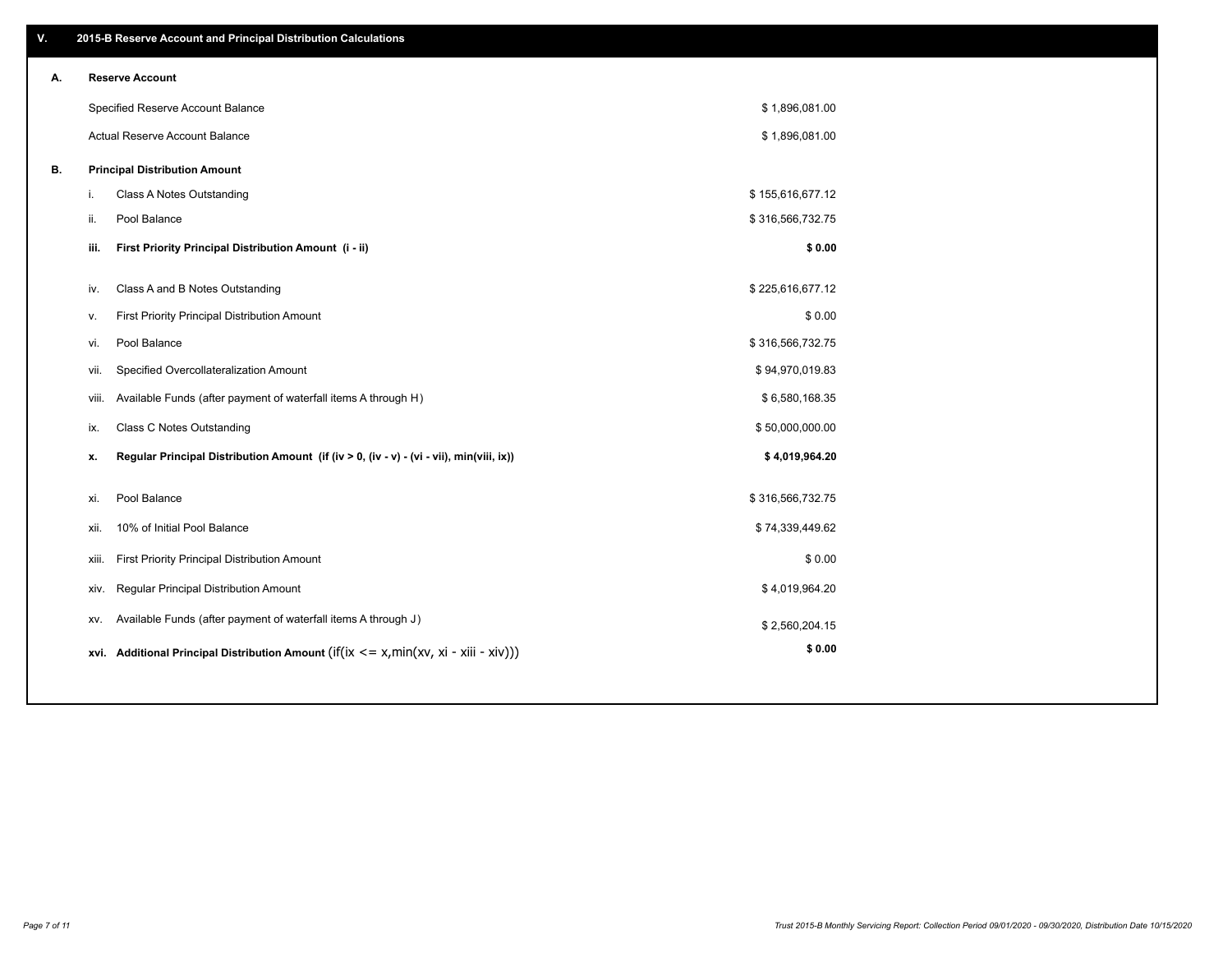|    |                                                         | Paid           | <b>Funds Balance</b> |
|----|---------------------------------------------------------|----------------|----------------------|
|    | <b>Total Available Funds</b>                            |                | \$7,491,287.16       |
| Α  | <b>Trustee Fees</b>                                     | \$18,375.00    | \$7,472,912.16       |
| В  | <b>Servicing Fees</b>                                   | \$208,544.46   | \$7,264,367.70       |
| C  | i. Administration Fees                                  | \$8,333.00     | \$7,256,034.70       |
|    | ii. Unreimbursed Administrator Advances plus any Unpaid | \$0.00         | \$7,256,034.70       |
| D  | Class A Noteholders Interest Distribution Amount        | \$284,199.68   | \$6,971,835.02       |
| Е  | First Priority Principal Payment                        | \$0.00         | \$6,971,835.02       |
| F. | Class B Noteholders Interest Distribution Amount        | \$204,166.67   | \$6,767,668.35       |
| G  | Class C Noteholders Interest Distribution Amount        | \$187,500.00   | \$6,580,168.35       |
| H  | Reinstatement Reserve Account                           | \$0.00         | \$6,580,168.35       |
|    | Regular Principal Distribution                          | \$4,019,964.20 | \$2,560,204.15       |
| J  | <b>Carryover Servicing Fees</b>                         | \$0.00         | \$2,560,204.15       |
| Κ  | Additional Principal Distribution Amount                | \$0.00         | \$2,560,204.15       |
| L  | Unpaid Expenses of Trustee                              | \$0.00         | \$2,560,204.15       |
| M  | Unpaid Expenses of Administrator                        | \$0.00         | \$2,560,204.15       |
| N  | Remaining Funds to the Residual Certificateholders      | \$2,560,204.15 | \$0.00               |

### **Waterfall Conditions**

|      | Pool Balance                                                                       | \$316,566,732.75 |
|------|------------------------------------------------------------------------------------|------------------|
| Ш.   | Class A and B Notes Outstanding                                                    | \$225.616.677.12 |
| iii. | Class C Noteholders' Interest Distribution Ratio (i / ii)                          | 140.31%          |
| IV.  | Minimum Ratio                                                                      | 110.00%          |
| ν.   | Is the Class C Noteholders' Interest Distribution Condition Satisfied (iii $>$ iv) |                  |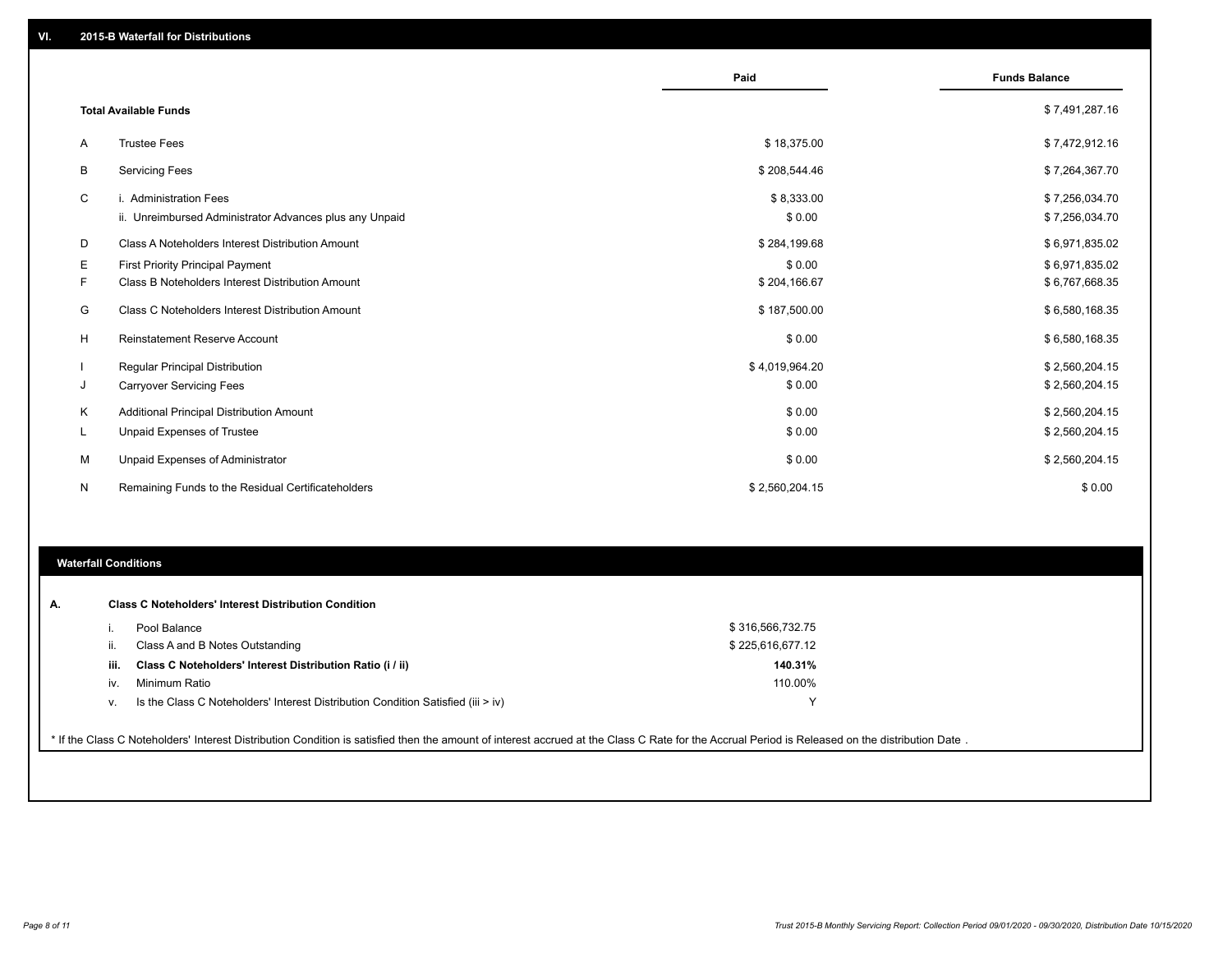## **VII. 2015-B Distributions**

| <b>Distribution Amounts</b>                                |                         |                         |                         |
|------------------------------------------------------------|-------------------------|-------------------------|-------------------------|
|                                                            | A <sub>2</sub> A        | A <sub>2</sub> B        | A3                      |
| Cusip/Isin                                                 | 78448QAB4               | 78448QAC2               | 78448QAD0               |
| <b>Beginning Balance</b>                                   | \$54,887,950.39         | \$25,728,726.73         | \$75,000,000.00         |
| Index                                                      | <b>FIXED</b>            | <b>LIBOR</b>            | <b>LIBOR</b>            |
| Spread/Fixed Rate                                          | 2.98%                   | 1.20%                   | 1.75%                   |
| Record Date (Days Prior to Distribution)                   | 1 NEW YORK BUSINESS DAY | 1 NEW YORK BUSINESS DAY | 1 NEW YORK BUSINESS DAY |
| <b>Accrual Period Begin</b>                                | 9/15/2020               | 9/15/2020               | 9/15/2020               |
| <b>Accrual Period End</b>                                  | 10/15/2020              | 10/15/2020              | 10/15/2020              |
| Daycount Fraction                                          | 0.08333333              | 0.08333333              | 0.08333333              |
| Interest Rate*                                             | 2.98000%                | 1.35238%                | 1.90238%                |
| <b>Accrued Interest Factor</b>                             | 0.002483333             | 0.001126983             | 0.001585317             |
| <b>Current Interest Due</b>                                | \$136,305.08            | \$28,995.85             | \$118,898.75            |
| Interest Shortfall from Prior Period Plus Accrued Interest | $\mathbb{S}$ -          | $\mathcal{S}$ -         | $\mathsf{\$}$ -         |
| <b>Total Interest Due</b>                                  | \$136,305.08            | \$28,995.85             | \$118,898.75            |
| <b>Interest Paid</b>                                       | \$136,305.08            | \$28,995.85             | \$118,898.75            |
| <b>Interest Shortfall</b>                                  | $$ -$                   | $$ -$                   | $\mathsf{\$}$ -         |
| <b>Principal Paid</b>                                      | \$2,736,996.90          | \$1,282,967.30          | $\mathsf{\$}$ -         |
| <b>Ending Principal Balance</b>                            | \$52,150,953.49         | \$24,445,759.43         | \$75,000,000.00         |
| Paydown Factor                                             | 0.014255192             | 0.014255192             | 0.000000000             |
| <b>Ending Balance Factor</b>                               | 0.271619549             | 0.271619549             | 1.000000000             |

\* Pay rates for Current Distribution. For the interest rates applicable to the next distribution date, please see https://www.salliemae.com/about/investors/data/SMBabrate.txt.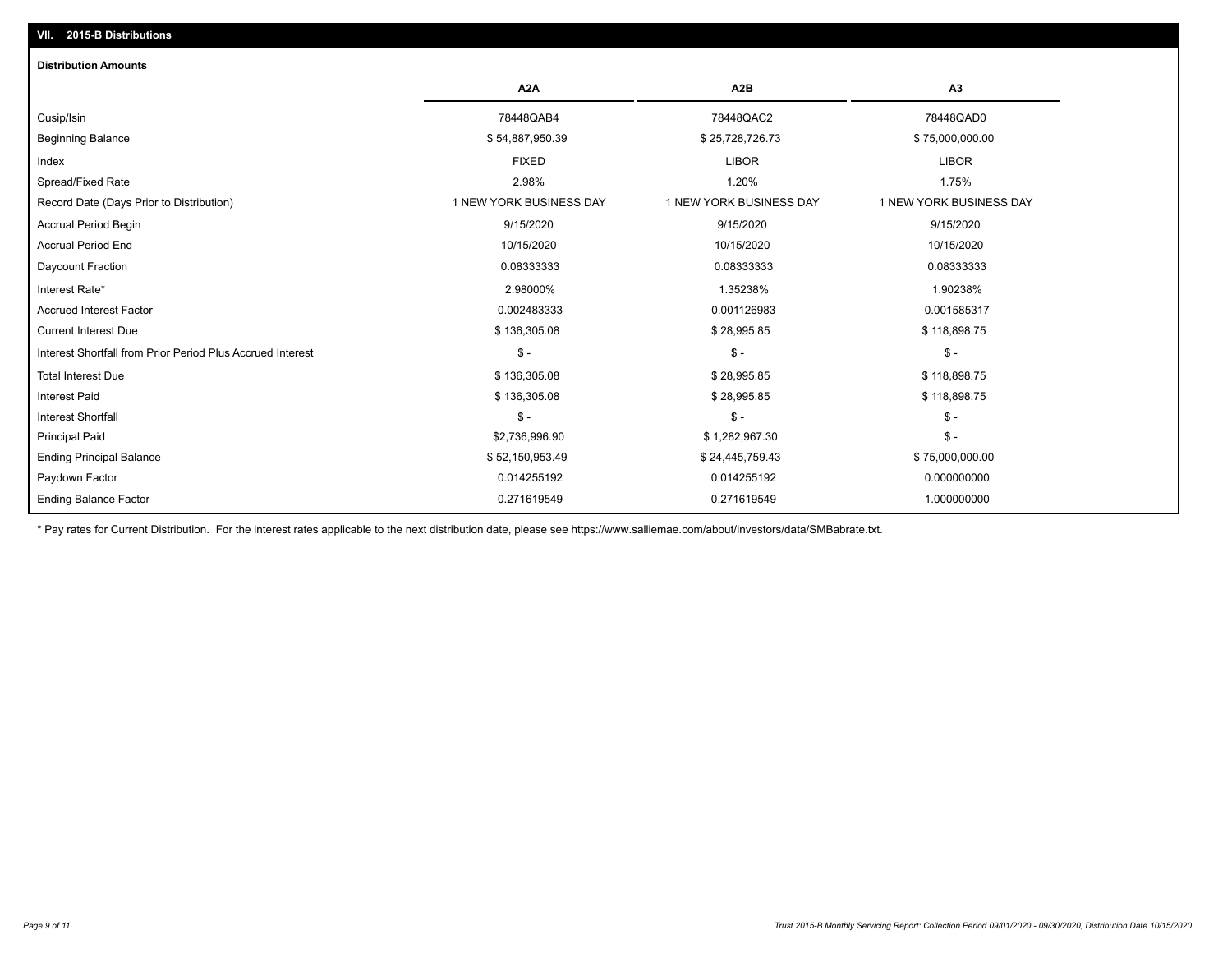| VII. 2015-B Distributions                                  |                         |                         |
|------------------------------------------------------------|-------------------------|-------------------------|
| <b>Distribution Amounts</b>                                |                         |                         |
|                                                            | в                       | C                       |
| Cusip/Isin                                                 | 78448QAE8               | 78448QAF5               |
| <b>Beginning Balance</b>                                   | \$70,000,000.00         | \$50,000,000.00         |
| Index                                                      | <b>FIXED</b>            | <b>FIXED</b>            |
| Spread/Fixed Rate                                          | 3.50%                   | 4.50%                   |
| Record Date (Days Prior to Distribution)                   | 1 NEW YORK BUSINESS DAY | 1 NEW YORK BUSINESS DAY |
| <b>Accrual Period Begin</b>                                | 9/15/2020               | 9/15/2020               |
| <b>Accrual Period End</b>                                  | 10/15/2020              | 10/15/2020              |
| Daycount Fraction                                          | 0.08333333              | 0.08333333              |
| Interest Rate*                                             | 3.50000%                | 4.50000%                |
| <b>Accrued Interest Factor</b>                             | 0.002916667             | 0.003750000             |
| <b>Current Interest Due</b>                                | \$204,166.67            | \$187,500.00            |
| Interest Shortfall from Prior Period Plus Accrued Interest | $\mathsf{\$}$ -         | $\mathsf{\$}$ -         |
| <b>Total Interest Due</b>                                  | \$204,166.67            | \$187,500.00            |
| <b>Interest Paid</b>                                       | \$204,166.67            | \$187,500.00            |
| Interest Shortfall                                         | $\mathcal{S}$ -         | $\frac{1}{2}$           |
| <b>Principal Paid</b>                                      | $\mathsf{\$}$ -         | $\mathsf{\$}$ -         |
| <b>Ending Principal Balance</b>                            | \$70,000,000.00         | \$50,000,000.00         |
| Paydown Factor                                             | 0.000000000             | 0.000000000             |
| <b>Ending Balance Factor</b>                               | 1.000000000             | 1.000000000             |

\* Pay rates for Current Distribution. For the interest rates applicable to the next distribution date, please see https://www.salliemae.com/about/investors/data/SMBabrate.txt.